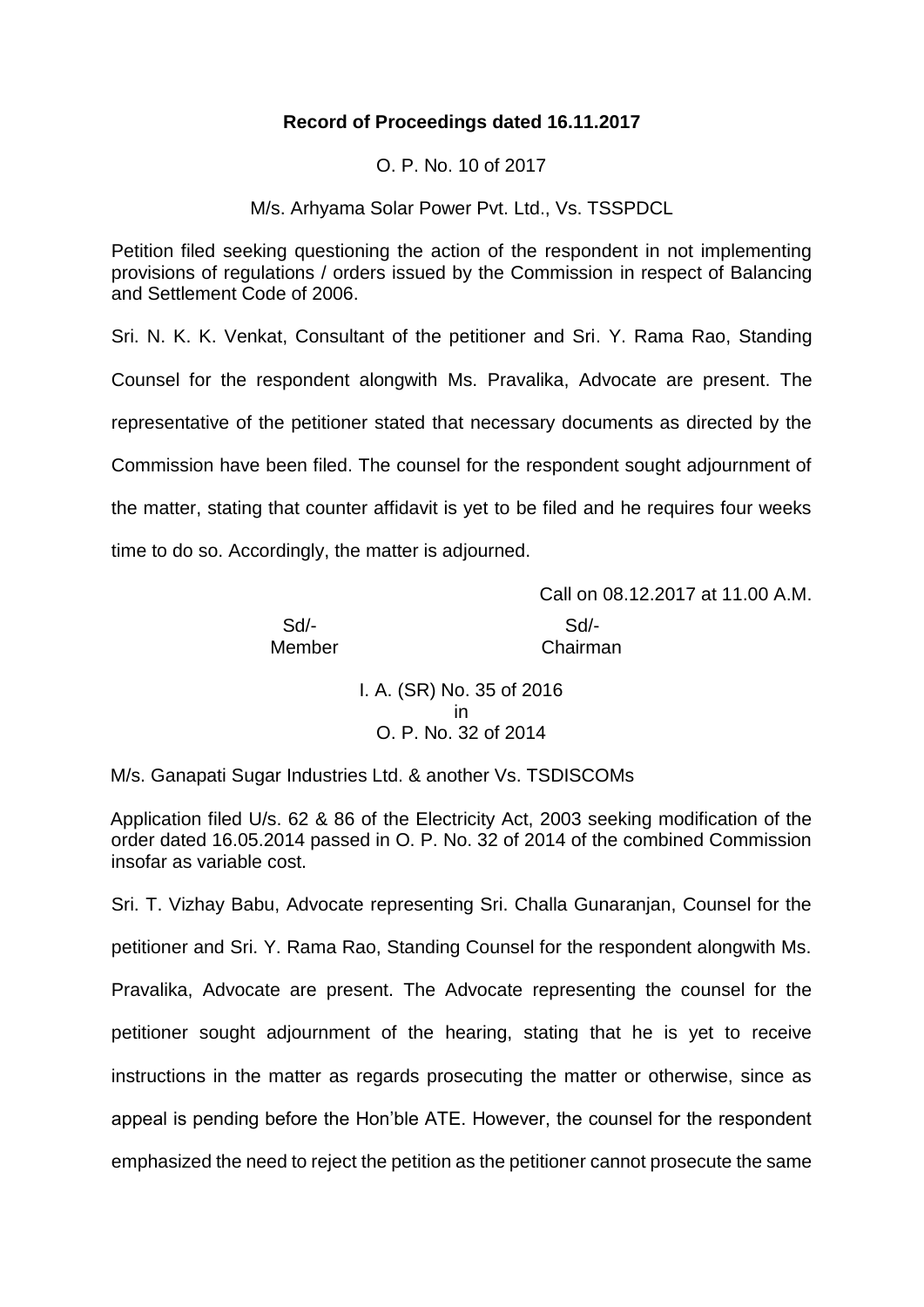matter before the two forums. The advocate stated that the particular fact requires detailed instructions from the party and that therefore sought adjournment of the matter. Accordingly, the matter is adjourned.

Call on 08.12.2017 at 11.00 A.M. Sd/- Sd/- Member **Chairman** 

#### O. P. No. 15 of 2017

M/s. Steel Exhange India Limited Vs. TSDISCOMs

Petition filed U/s. 86 (1) (f) of the Electricity Act, 2003 R/w Conduct of Business Regulation No. 2 of 2015, claiming compensation bills payable by the TSDISCOMs as per power purchase orders.

Sri. T. Vizhay Babu, Advocate representing Sri. Challa Gunaranjan, Counsel for the petitioner and Sri. Y. Rama Rao, Standing Counsel for the respondent alongwith Ms. Pravalika, Advocate are present. The advocate representing the counsel for the petitioner sought adjournment of the hearing. The standing counsel for the respondent has no objection. Accordingly, the matter is adjourned.

Call on 08.12.2017

Sd/- Sd/- Member Chairman

## O. P. No. 18 of 2017

M/s. Madhucon Sugar & Power Industries Ltd., Vs. TSPCC & TSDISCOMs

Petition filed U/s. 86 (1) (f) of the Electricity Act, 2003 seeking to recover short fall amounts from the licensee for the energy supplied in October & November, 2010.

Sri. T. Vizhay Babu, Advocate representing Sri. Challa Gunaranjan, Counsel for the petitioner and Sri. Y. Rama Rao, Standing Counsel for the respondent alongwith Ms. Pravalika, Advocate are present. The advocate representing the counsel for the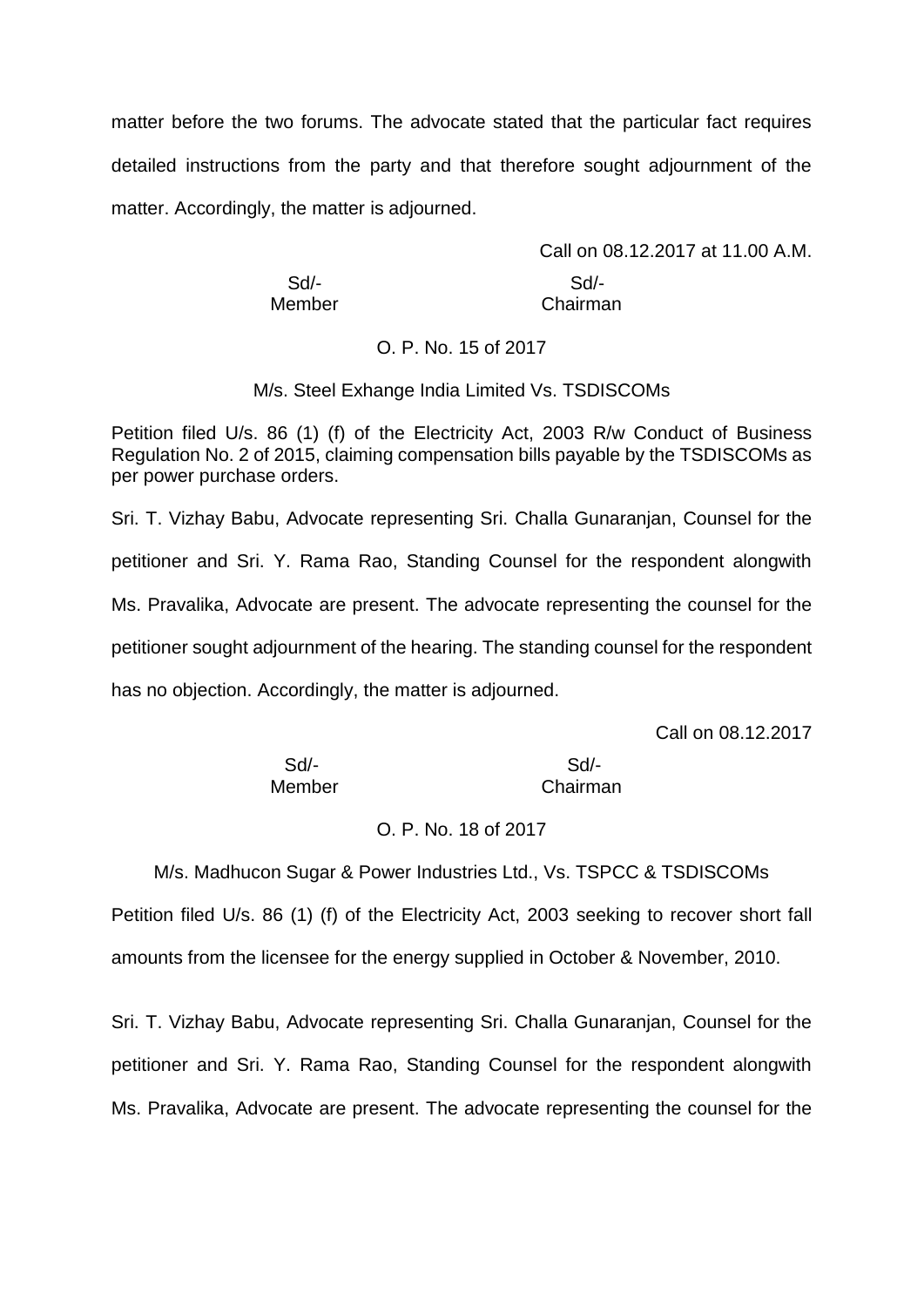petitioner sought adjournment of the hearing. The standing counsel for the respondent has no objection. Accordingly, the matter is adjourned.

Call on 08.12.2017

Sd/- Sd/-

Member Chairman

O. P. (SR) No. 20 of 2017

Smt. Lavanya Yejju Vs. GoTS & TSTRANSCO

Petition filed U/s. 67 (4) & (50 of the Electricity Act, 2003 seeking compensation for acquisition of properties without paying compensation.

Ms. Jyothisri Vankina, Advocate for the petitioner alongwith Ms. Anupama Maganti, Advocate and Sri. Y. Rama Rao, Standing Counsel for the respondent alongwith Ms. Pravalika, Advocate are present. The counsel for the petitioner has stated that the petition is filed for compensation towards land acquired for laying lines. The petitioner is the owner of six plots being developed by the developer, who is respondent in this petition. The petition is filed by the petitioner for payment of compensation for the land acquired by the government on behalf of licensee. No procedure with regard to acquiring lands has been followed by the District Collector and the borrowing authority also. It is her case that in the counter affidavit filed by the DISCOM before the Hon'ble High Court in the writ petition filed by the developer and herself also, had stated that the compensation had been paid to the owners. She claims that no compensation is paid by the government or any information is given to the land owner, which had been purchased by her in the year 2015.

The counsel for the respondents sought to emphasize that the compensation had been paid to the owners of the land pursuant to the order of the Collector and the present petition is premature as under section 67 of the Act, 2003, the Commission has to decide or can entertain an appeal on the order of the Collector and not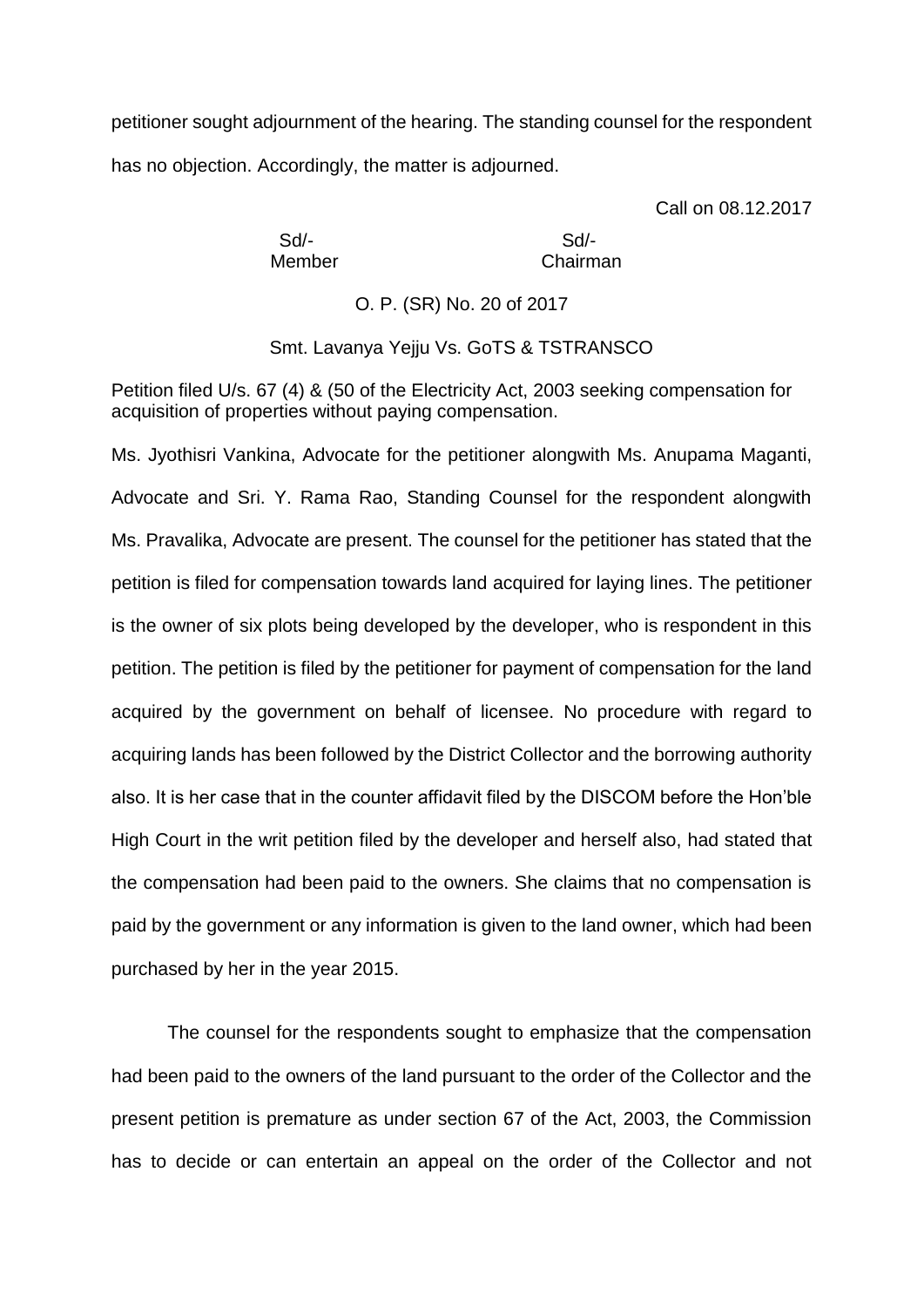otherwise. It is also his case that the present petition is not maintainable before this Commission as the petitioner and the developer of the property are already before the Hon'ble High Court challenging the action of the respondent and the government. Therefore, he sought rejection of the petition as not maintainable.

The counsel for the petitioner has sought to distinguish the petitions before the Hon'ble High Court and the present petition filed by the petitioner. It is stated that the said writ petition complains of the violation of the rules and regulations in acquiring the land and to protect the rights of the individuals under the constitution. The present petition is not with reference to the same.

The Commission having noticed that it had in a similar petition had taken a view in respect of land acquisition in another matter and made some observations, felt that the present petition is not maintainable. It also pointed out to the parties that the present petition cannot be proceeded with as a higher forum has seized of the matter and the Commission is duty bound by the propriety not to engage itself in the matter having come to know that higher forum has initiated proceedings in the matter. However, in order to facilitate itself to look into factual matrix and know the veracity of the statement that the Collector had passed orders in the matter of compensation, the Commission has directed the counsel for the petitioner to ascertain, obtain and file the orders of the Collector as to what extent the compensation had been awarded by the competent authority. Accordingly, the matter is adjourned the hearing.

> Call on 08.12.2017 at 11.00 A.M. Sd/- Sd/- Member Chairman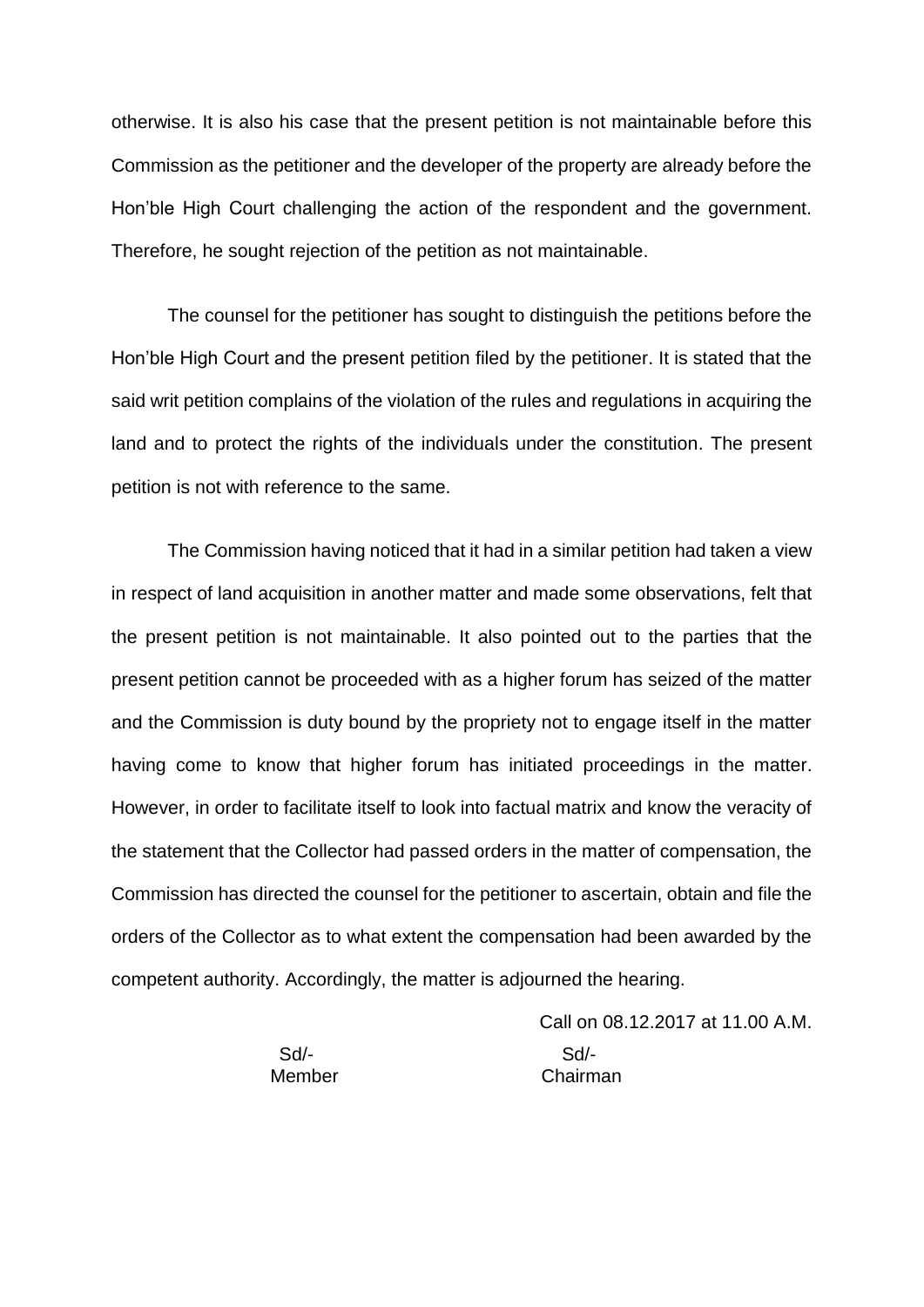## O. P. No. 6 of 2015 And I. A. No. 28 of 2015

#### M/s Rithwik Power Projects Limited vs TSNPDCL

Petition filed seeking directions to the Licensee for payment of tariff for the additional capacity of 1.5 MW at the rate being paid to existing 6 MW power plant.

Filed an I.A seeking to amend the title in the original petition.

Sri. T. Vizhay Babu, Advocate representing Sri. Challa Gunaranjan, counsel for the petitioner and Sri. Y. Rama Rao, Standing Counsel for the respondent alongwith Ms. Pravalika, Advocate are present. The advocate representing the counsel for the petitioner has sought adjournment, stating that the petitioner has requested for a meeting with the licensee and no further instructions are available to him, which he would obtain by the next date of hearing. Accordingly, the matter is adjourned the hearing.

Sd/- Sd/-

Call on 08.12.2017 at 11.00 A.M. Member Chairman

O. P. No. 2 of 2017

M/s. NSL Krishnaveni Sugars Ltd. Vs. TSDISCOMs

Petition filed seeking for determination of tariff for 28.2 MW bagasse based cogeneration project consequent to the directions to purchase power under long term PPA

Sri. K. Gopal Chowdary, Advocate alongwith Sri. Vizhay Babu, Advocate representing Sri. Challa Gunaranjan, counsel for the petitioner and Sri. Y. Rama Rao, Standing Counsel for the respondent alongwith Ms. Pravalika, Advocate are present. The advocate representing the counsel for the petitioner stated that the petitioner has filed two I. As. before this Commission, seeking specific orders relating to interim prayer of directing the tariff of Rs. 4.51 and amendment of the prayer in the main petition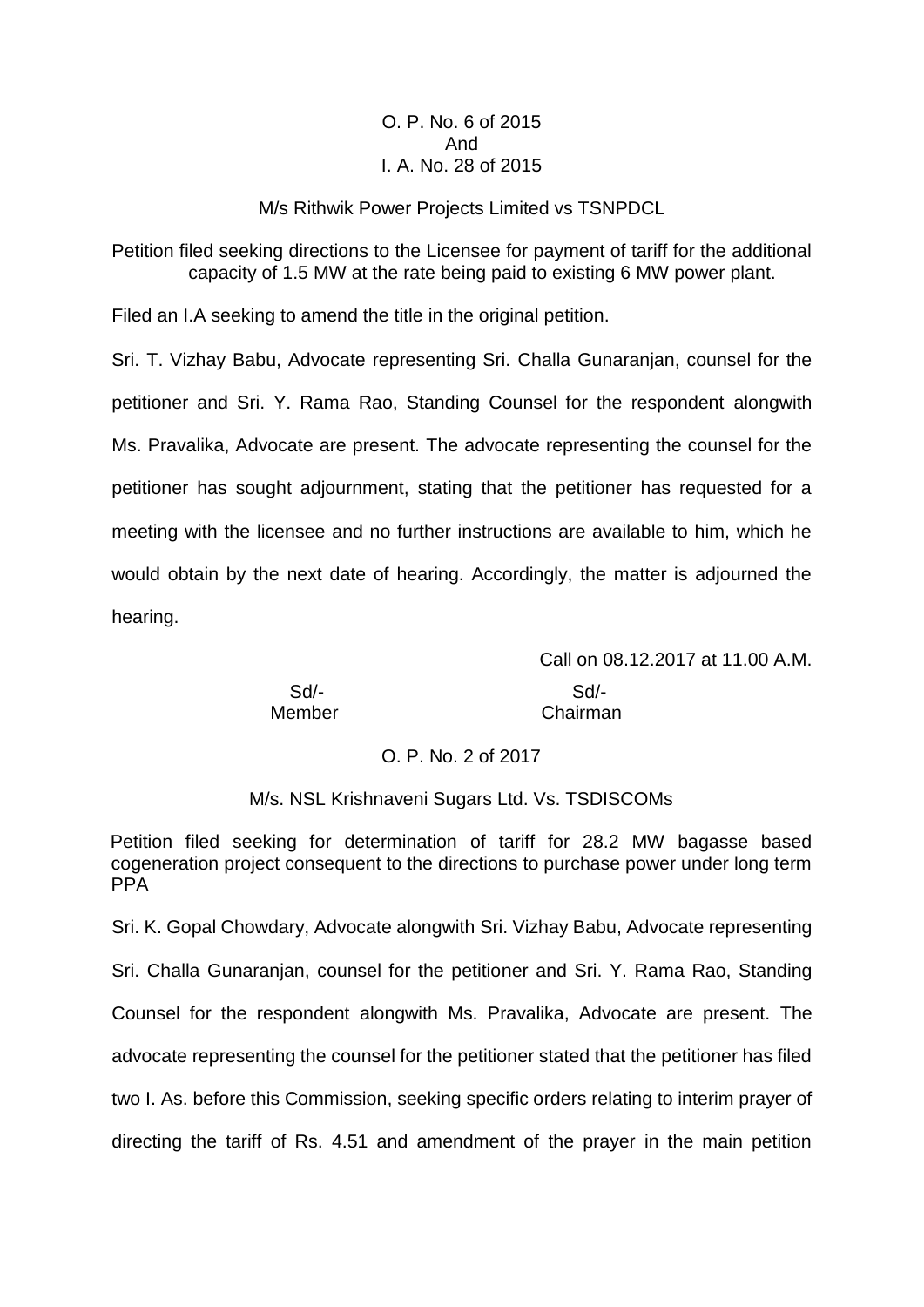respectively. The petitions are filed on 10.11.2017 (actually filed on 13.04.2017) according to the statement of the advocate.

According to the advocate, there is urgency in the petition as crushing season for sugar cane is about to start and in the absence of directions by the Commission for interim tariff, would render the sugar plant idle or wastage of energy generated may happen. The same is not desirable, as it is also beneficial to the several other stakeholders in the society including but not limited to farmers growing sugarcane. The I. As. are necessitated as unless the prayer for interim tariff is not specifically asked, the same cannot be determined by the Commission, as also the original prayer in the original petition was with reference to RPP obligation under Regulation No. 1 of 2012, which no longer survives, therefore, the prayer has to be in tune with the latest position of regulations.

To a pertinent question about maintainability of petition by the petitioner before the Commission and how the Commission can direct generic tariff to be made applicable or that it should direct the licensee to procure power, the advocate stated that section 62 read with section 64 and 86 (1) (a) of the Act, 2003 provide for determination of generic tariff as well as project specific tariff also coupled with section 86 (1) (b) and (e) of the Act, 2003. Since the petitions are not before the Commission for the day, he seeks adjournment for a short date, so that the interlocutory applications are listed on the board for hearing after notice to the respondents. On the next date of hearing he would place all the relevant judgments and appraise the Commission of the relevant paragraphs from those judgments in support of the contention that the tariff can be determined by the Commission. He also brought to the notice of the Commission that there is no generic tariff order in respect of bagasse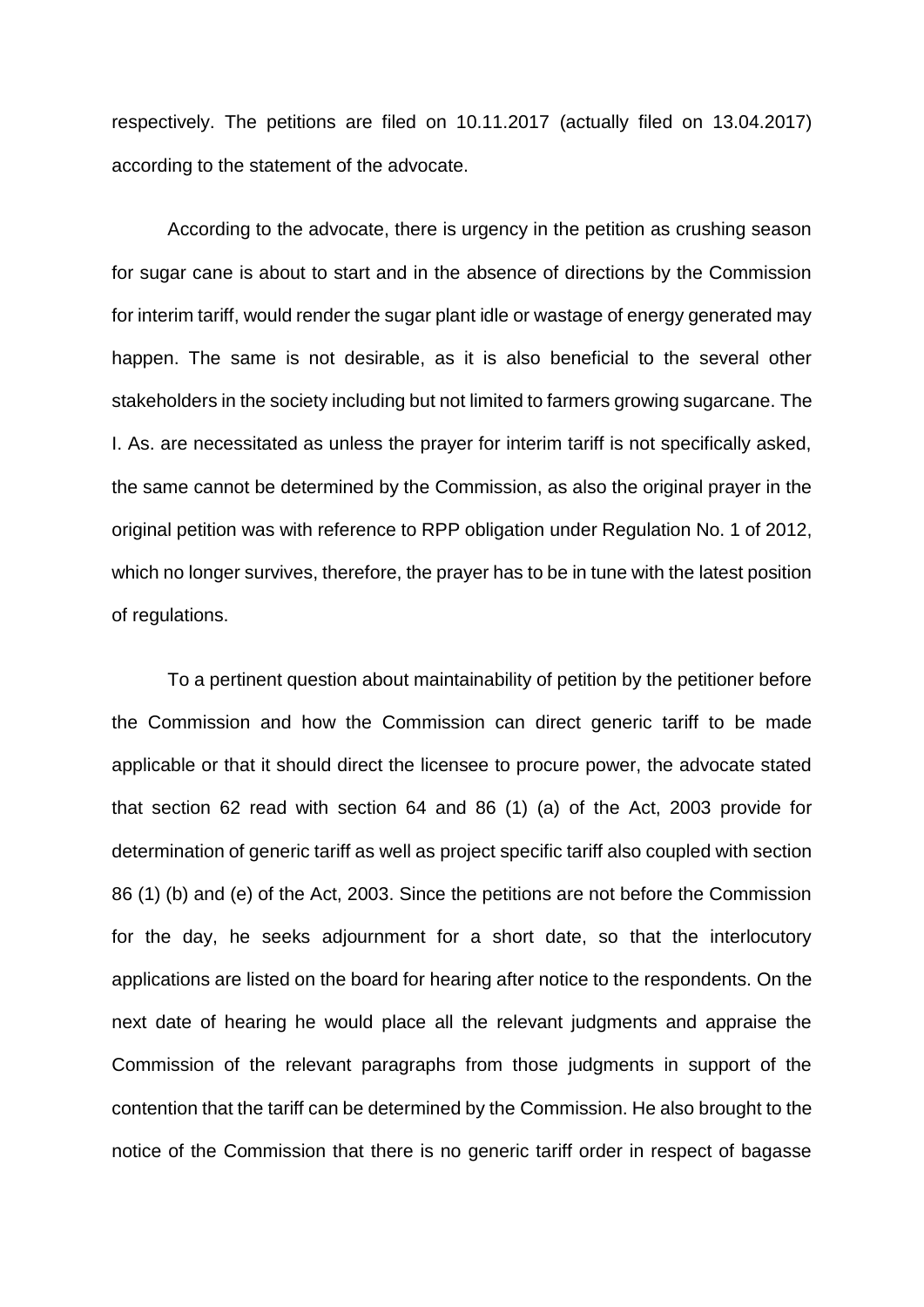plant after 2009, however, the Commission has reminded him to checkup as to whether any order has been passed subsequent to the year 2009 by the erstwhile APERC.

The counsel for the respondents stated that the respondents are yet to receive notice on the I. As. and would respond post such notice. In any case, legal aspects have to be argued in the matter and that therefore, he needs adjournment. Accordingly the matter is adjourned. The office is required to take steps on the I. As. expeditiously.

> Sd/- Sd/- Member Chairman

Call on 08.12.2017 at 11.00 A.M.

O. P. No. 6 of 2017 & I. A. No. 21 of 2017

M/s. Mytrah Vayu (Godavari) Pvt. Ltd. Vs. TSSPDCL & TSTRANSCO

Petition filed seeking to amend the PPA concerning evacuation and metering arrangements.

I. A. filed seeking for directions to the respondents to release the withheld payments to the tune of Rs. 21.75 crores immediately and to pay the monthly power purchase bills regularly.

Sri. Hemant Sahai, Senior Advocate alongwith Ms. Mazag Andrabi, Advocate for Sri.

Challa Gunaranjan, counsel for the petitioner and Sri. Y. Rama Rao, Standing counsel

for the respondents alongwith Ms. Pravalika, Advocate are present.

 The counsel for the petitioner made detailed submissions in the matter while prayer for interim order extension for a further period in I. A. No. 21 of 2017, wherein earlier the Commission directed the respondents for payment of 75% of the amount due upto May, 2017. Now four months have passed by and no amount is being released from June, 2017 onwards till date. The reason offered is that the petitioner had earlier given an undertaking that it would shift the meters to the location mentioned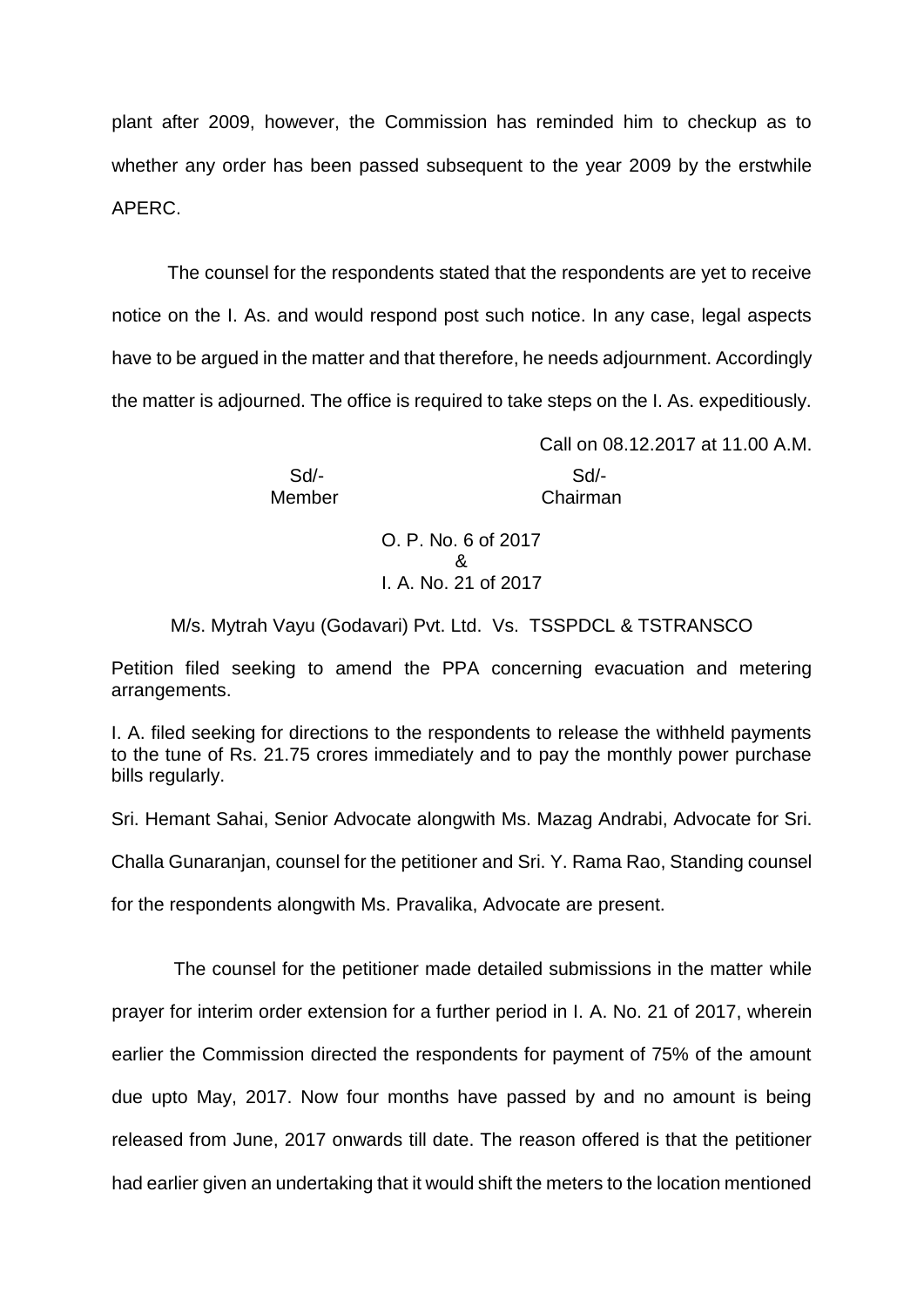in the PPA instead of the location where they had been installed. It is the contention of the petitioner that the shifting of meters involved losses in transmission, which the petitioner has pegged it at 0.1% whereas the licensee is assuming it to be around 4%.

The counsel for the petitioner stated that the respondents could as well allowed the meters installed already and permit installation of check meters at the new point and paid him the charges for the supply after deducting losses as differentiated by the readings of both the meters. The respondents are not coming forth to accept this proposals. The petitioner is ready to install and has made a request for permitting it to install meters at the location suggest by the respondents. The application for such change made by the petitioner is not disposed of even after four months have elapsed. He has also stated that there is difficulty in procuring the same type of conductor for installing the meters at the new place.

The counsel for the petitioner stated that the petitioner is filing additional documents in support of factual and legal issues. He has explained each of the additional documents and read out the relevant portions of the same. The counsel for the petitioner emphasized the fact that the tariff determination is exclusive forte of the Commission under the provisions of the Act, 2003. While determining the generic tariff the Commission rightly adopted MYT regime and did not distinguish the capacity for such tariff to be applicable.

The investment made is dependent on the factors like promissory estoppel and legitimate expectation. It is also dependent on consistent policy and risk free environment. Though the erstwhile Commission passed orders determining the tariff by a judicial order, it could not have issued any communication contrary to the said order subsequently. The scope of the Act, 2003 enables determination of the tariff by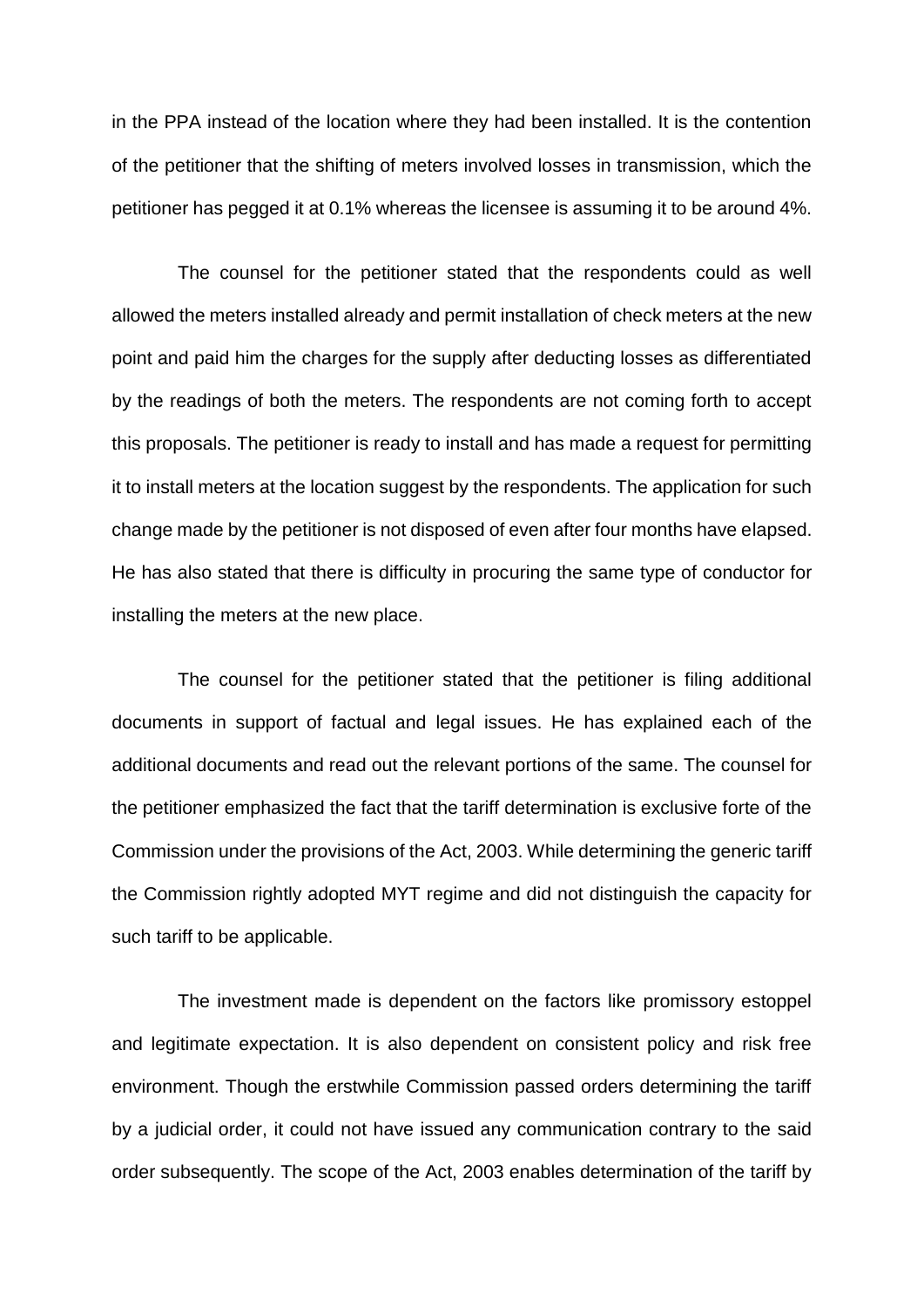the Commission and to provide for such conditions for applicability of the tariff. It is the case of the counsel for the petitioner that PPA had been entered with the licensee primarily to avail the benefit of the subsisting tariff at the relevant time, may be hurriedly in the circumstances. Across the board the MYT regime would not provide for capacity it is for a specific period where the projects are envisaged to be established in that period only. Therefore, the petitioner was rightly acting on the tariff. Therefore, the proposition now made is that the Commission may consider passing fresh orders for payment and hear the matter finally on the next date of hearing. The licensees may also be directed to consider and clear the proposal for shifting of the meters or allow installation of check meters at new location for ascertaining losses.

The counsel for the respondent sought to emphasize that the licensee has made payment as per the directions of the Commission upto May, 2017, but the petitioner having given an undertaking is yet to take steps in terms of the directions of the Commission to shift the meters. On the aspect of not giving clearance by the construction company, upon instructions from the officer present in the Court, he stated that he would look into and require the transmission company to take steps for clearing the application pending with them on the issue of the meters. He is of the view that unless shifting of meters happens no payment can be made to the petitioner for the power supplied.

The Commission while being aghast about the action of the licensees both transmission and distribution sought to know as to what pleasure the licensees were deriving by not according the permission to shift the meters as well as make payment of the amount due to the petitioner from June, 2017 and onwards even after Commission's directions. It also observed that the licensee can release the amount to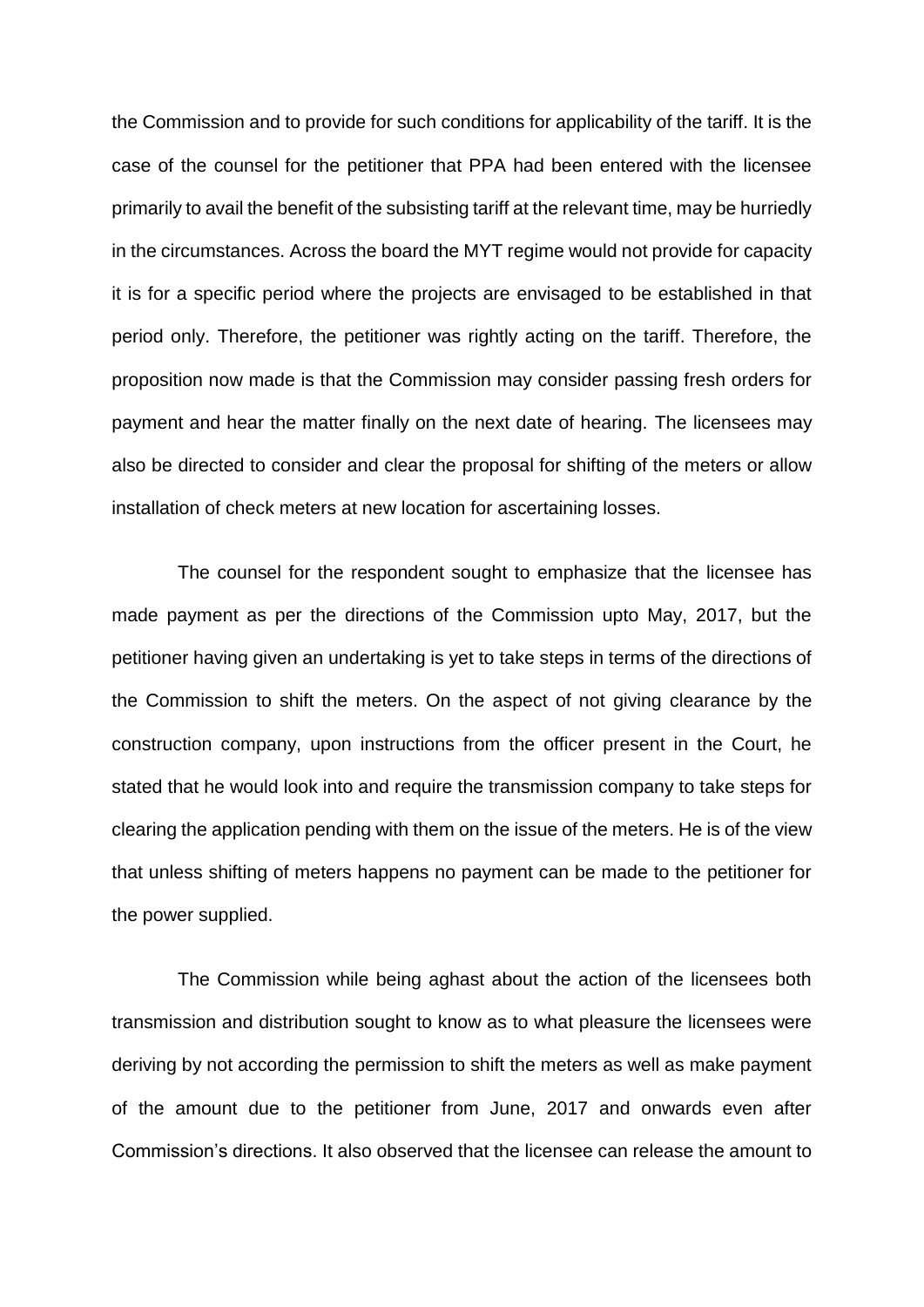the extent upto 100%, but after deducting the amount that the licensees consider the amount towards losses. It is also of the opinion that the aspect of losses may be hammered out by having mutual discussion in the matter.

Keeping the rival contentions in the fore front, the Commission made it clear that it would direct the licensee to pay the amount due to the petitioner from June, 2017 to October, 2017 and did not accede to the request of the counsel for petitioner that such order may be made applicable till the disposal of the petition. The Commission required the parties to report by the next date of hearing, the steps taken in respect of shifting of the meters as well as consensus arrived at in respect of line losses. According the matter is adjourned.

> Call on 19.12.2017 at 11.00 A.M. Sd/- Sd/- Member Chairman

I. A. No. 3 of 2017 in O. P. No. 76 of 2015

M/s. Federation of Telangana & Andhra Pradesh Chambers of Commers & Industry Vs. **TSDISCOMs** 

Application filed for seeking modification of the tariff order for the year 2015-16 in respect of RO / water processing plants.

Smt. T. Sujatha, Deputy Director of the petitioner association and Sri. Y. Rama Rao, Standing Counsel for the respondents alongwith Ms. Pravalika, Advocates are present. The counsel for the respondents stated that as directed by the Commission on the earlier date of hearing that a senior management level officer be nominated for resolving the issues raised by the R.O. plants including the issue of notice and change of category of the consumer from category III to II, has nominated Sri M.D. Manohar Raju, Chief General Manager (Comml.) to be the officer who will look into those issues.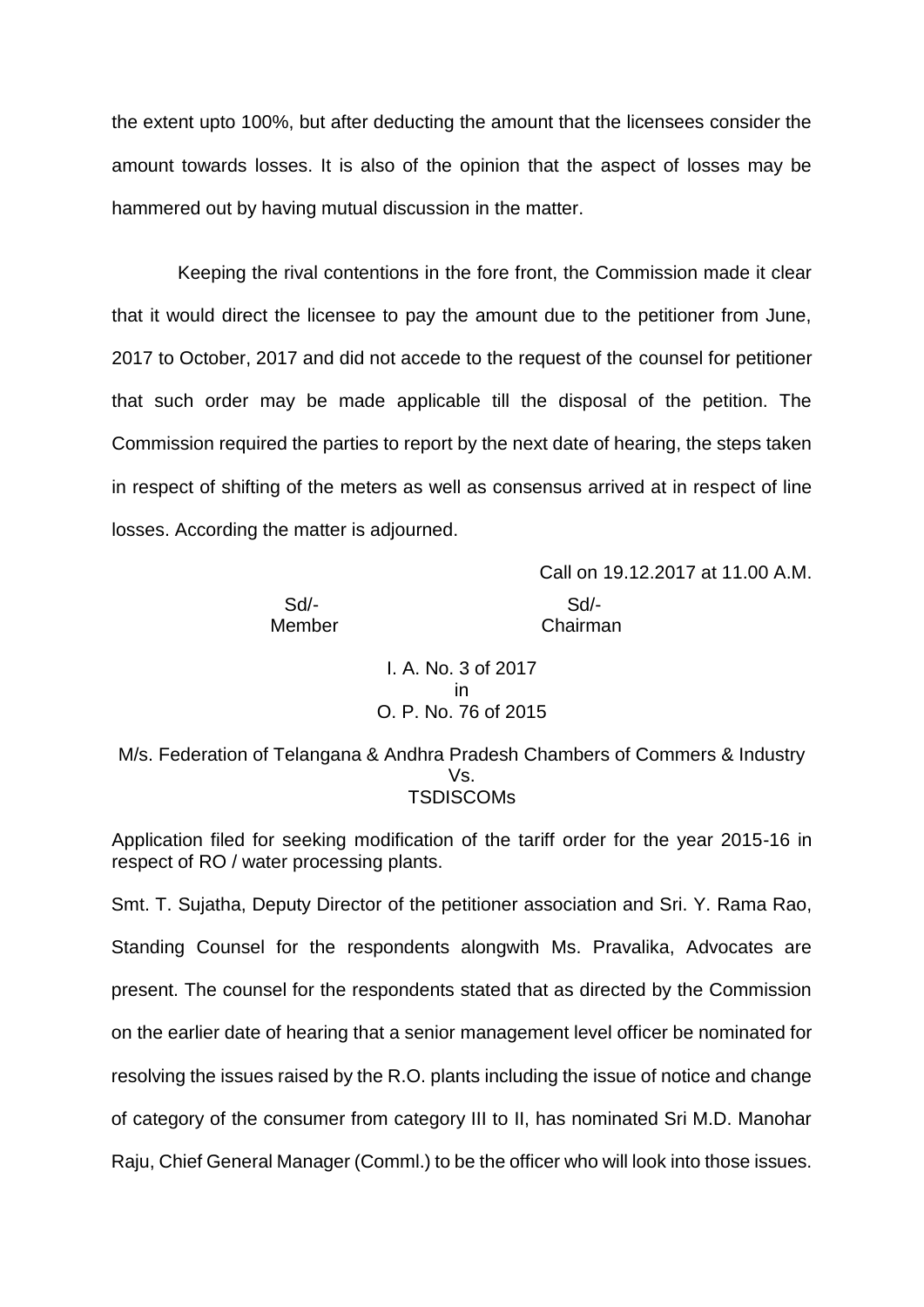Upon submissions of the licensee's counsel, the Commission had directed the office to communicate the said aspect to all the petitioners on the subject and require them to approach the officer for resolution of the issue. The matter is adjourned without any date, which will be intimated in due course and upon receipt of the report of such officer.

> Sd/- Sd/- Member Chairman I. A. No. 4 of 2017 in O. P. No. 76 of 2015

Sri Ashok Bukka Vs. TSDISCOMs

Application filed for seeking modification of the tariff order for the year 2015-16 in respect of RO / water processing plants.

Sri. Bukka Ashok petitioner and Sri. Y. Rama Rao, Standing Counsel for the respondents alongwith Ms. Pravalika, Advocates are present. The counsel for the respondents stated that as directed by the Commission on the earlier date of hearing that a senior management level officer be nominated for resolving the issues raised by the R.O. plants including the issue of notice and change of category of the consumer from category III to II, has nominated Sri M.D. Manohar Raju, Chief General Manager (Comml.) to be the officer who will look into those issues.

Upon submissions of the licensee's counsel, the Commission had directed the office to communicate the said aspect to all the petitioners on the subject and require them to approach the officer for resolution of the issue. The matter is adjourned without any date, which will be intimated in due course and upon receipt of the report of such officer.

Sd/- Sd/-

Member Chairman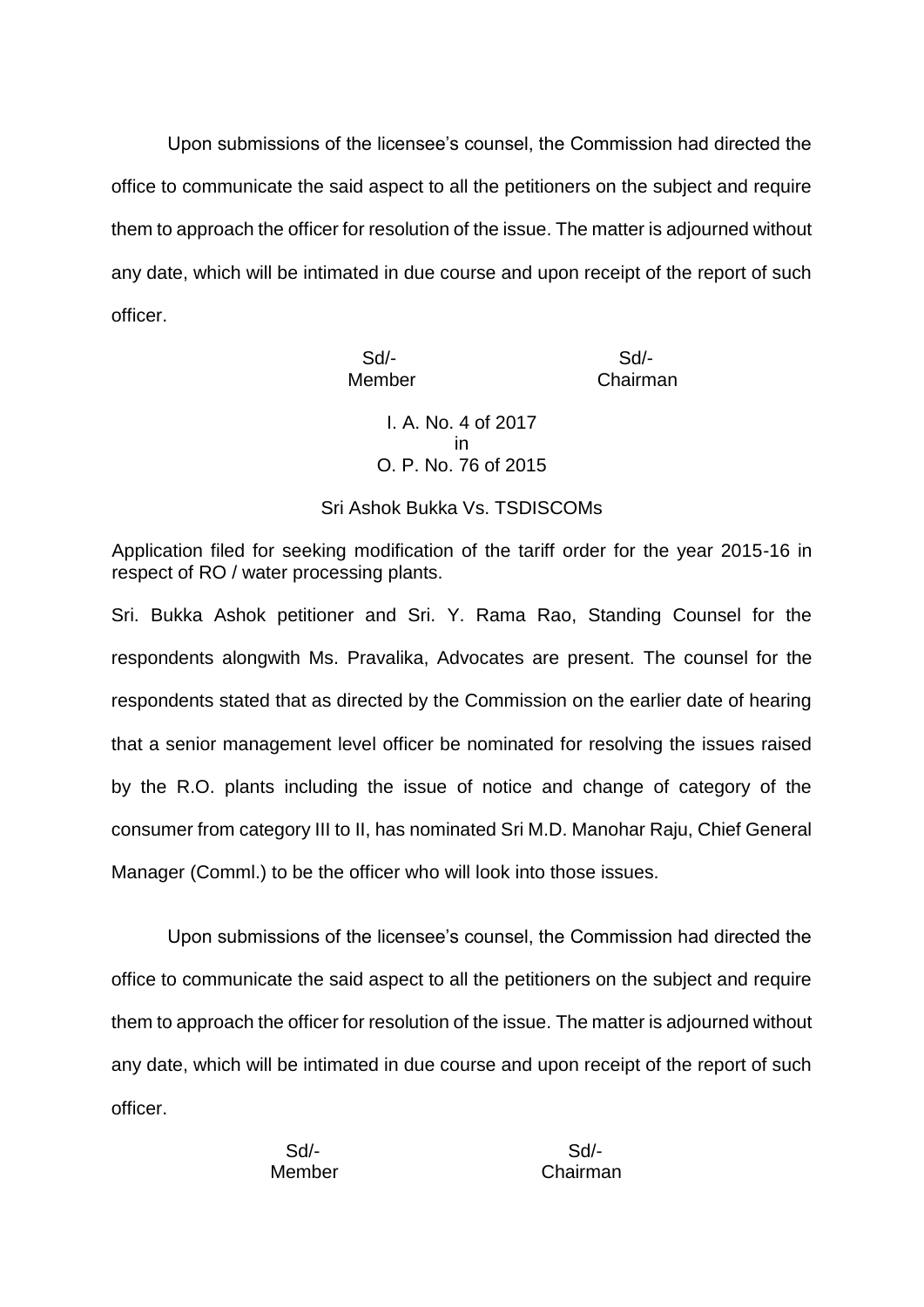### I. A. No. 5 of 2017 in O. P. No. 76 of 2015

#### Sri M. Krishna Reddy Vs. TSDISCOMs

Application filed for seeking modification of the tariff order for the year 2015-16 in respect of RO / water processing plants.

Sri. M. Krishna Reddy petitioner and Sri. Y. Rama Rao, Standing Counsel for the respondents alongwith Ms. Pravalika, Advocates are present. The counsel for the respondents stated that as directed by the Commission on the earlier date of hearing that a senior management level officer be nominated for resolving the issues raised by the R.O. plants including the issue of notice and change of category of the consumer from category III to II, has nominated Sri M.D. Manohar Raju, Chief General Manager (Comml.) to be the officer who will look into those issues.

Upon submissions of the licensee's counsel, the Commission had directed the office to communicate the said aspect to all the petitioners on the subject and require them to approach the officer for resolution of the issue. The matter is adjourned without any date, which will be intimated in due course and upon receipt of the report of such officer.

Sd/- Sd/-

Member Chairman

I. A. No. 6 of 2017 in O. P. No. 76 of 2015

Sri Bandi Laxminarayana Vs. TSDISCOMs

Application filed for seeking modification of the tariff order for the year 2015-16 in respect of RO / water processing plants.

There is no representation for the petitioner. Sri. Y. Rama Rao, Standing Counsel for the respondents alongwith Ms. Pravalika, Advocates are present. The counsel for the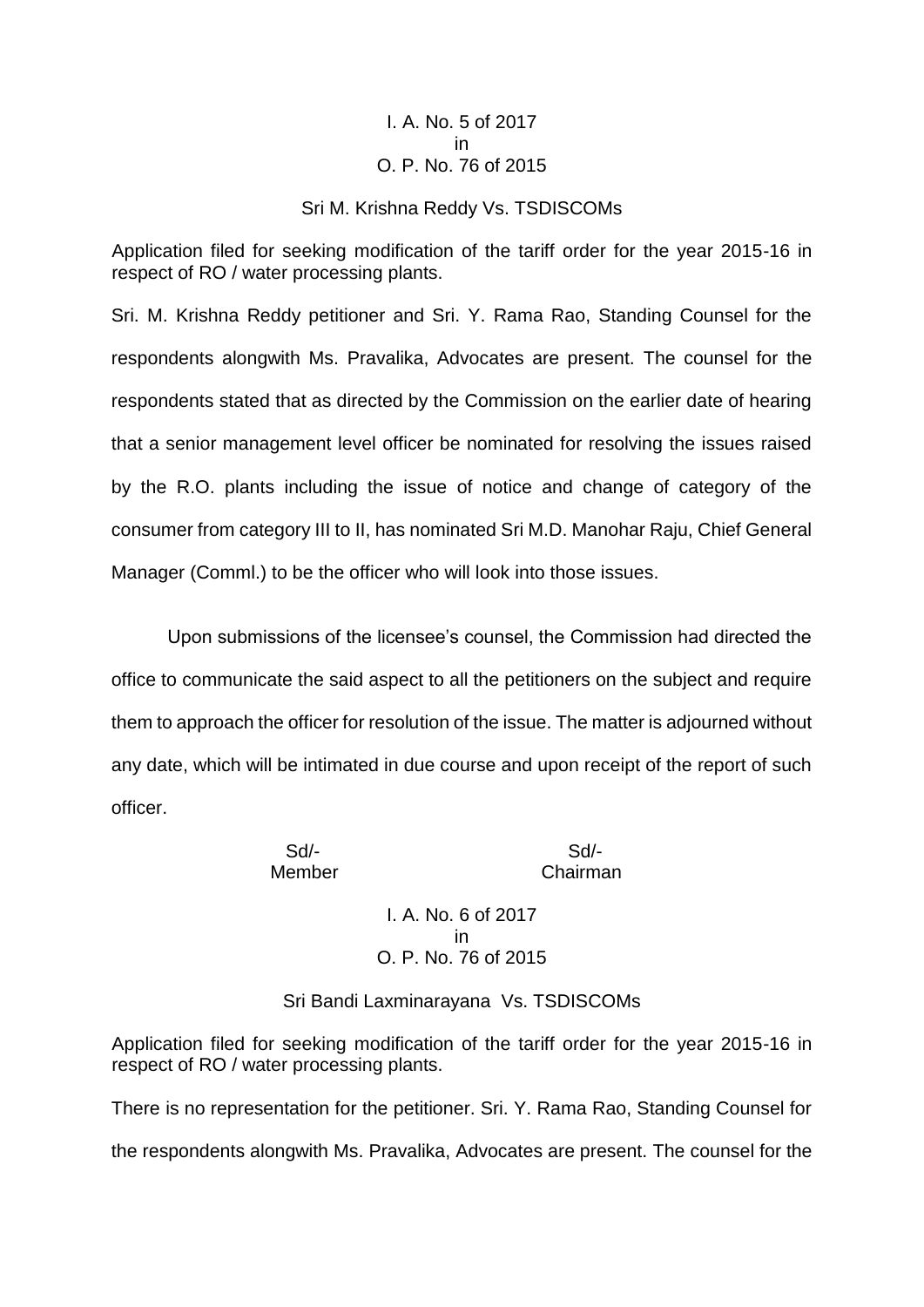respondents stated that as directed by the Commission on the earlier date of hearing that a senior management level officer be nominated for resolving the issues raised by the R.O. plants including the issue of notice and change of category of the consumer from category III to II, has nominated Sri M.D. Manohar Raju, Chief General Manager (Comml.) to be the officer who will look into those issues.

Upon submissions of the licensee's counsel, the Commission had directed the office to communicate the said aspect to all the petitioners on the subject and require them to approach the officer for resolution of the issue. The matter is adjourned without any date, which will be intimated in due course and upon receipt of the report of such officer.

Sd/- Sd/-

Member Chairman

I. A. No. 7 of 2017 in O. P. No. 76 of 2015

Sri M. Jaipal Reddy Vs. TSDISCOMs

Application filed for seeking modification of the tariff order for the year 2015-16 in respect of RO / water processing plants.

There is no representation for petitioner. Sri. Y. Rama Rao, Standing Counsel for the respondents alongwith Ms. Pravalika, Advocates are present. The counsel for the respondents stated that as directed by the Commission on the earlier date of hearing that a senior management level officer be nominated for resolving the issues raised by the R.O. plants including the issue of notice and change of category of the consumer from category III to II, has nominated Sri M.D. Manohar Raju, Chief General Manager (Comml.) to be the officer who will look into those issues.